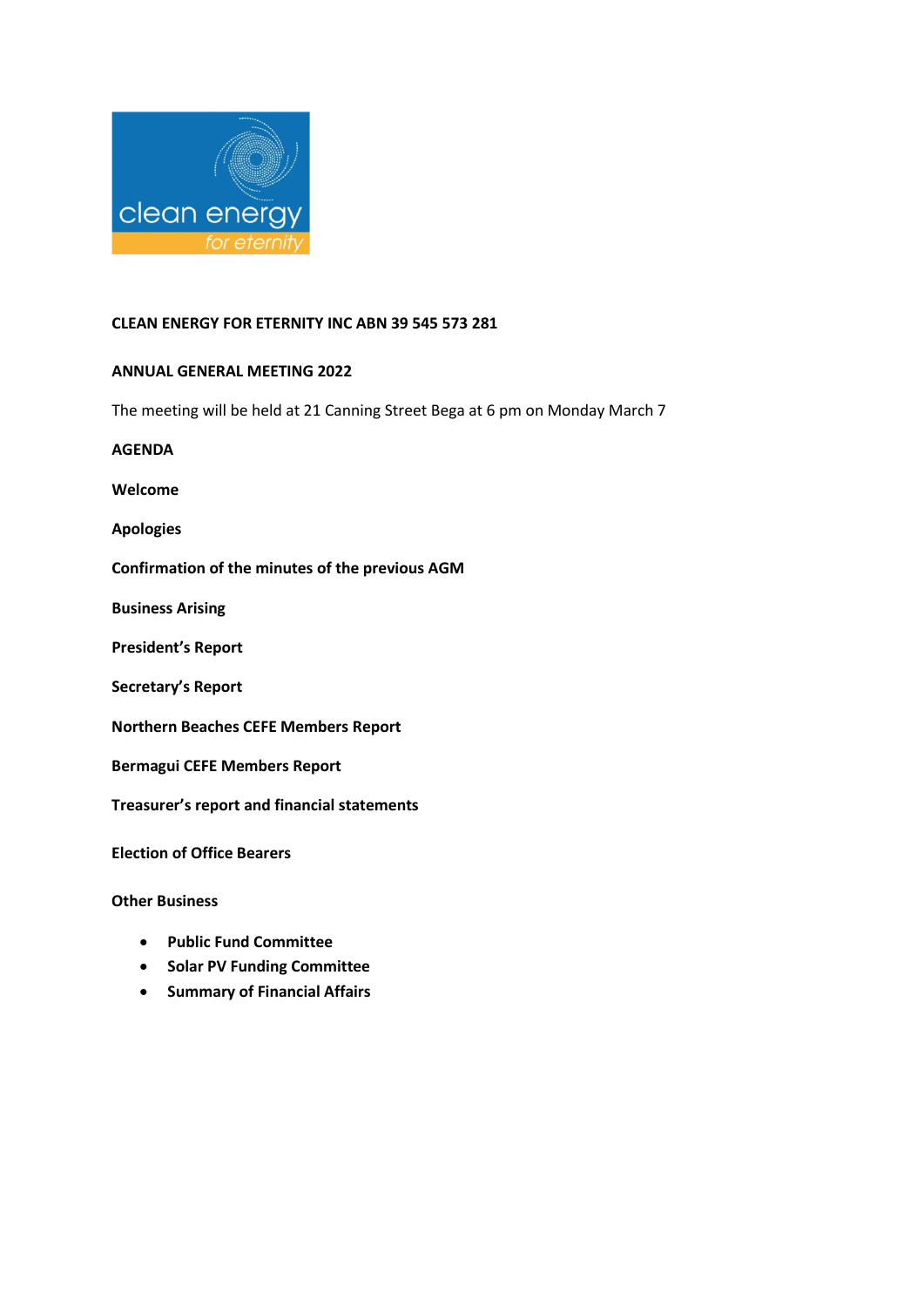# **Financial Statements for the year ended 31 December 2021**

Clean Energy for Eternity Incorporated For the year ended 31 December 2021

Prepared by Kothes Chartered Accountants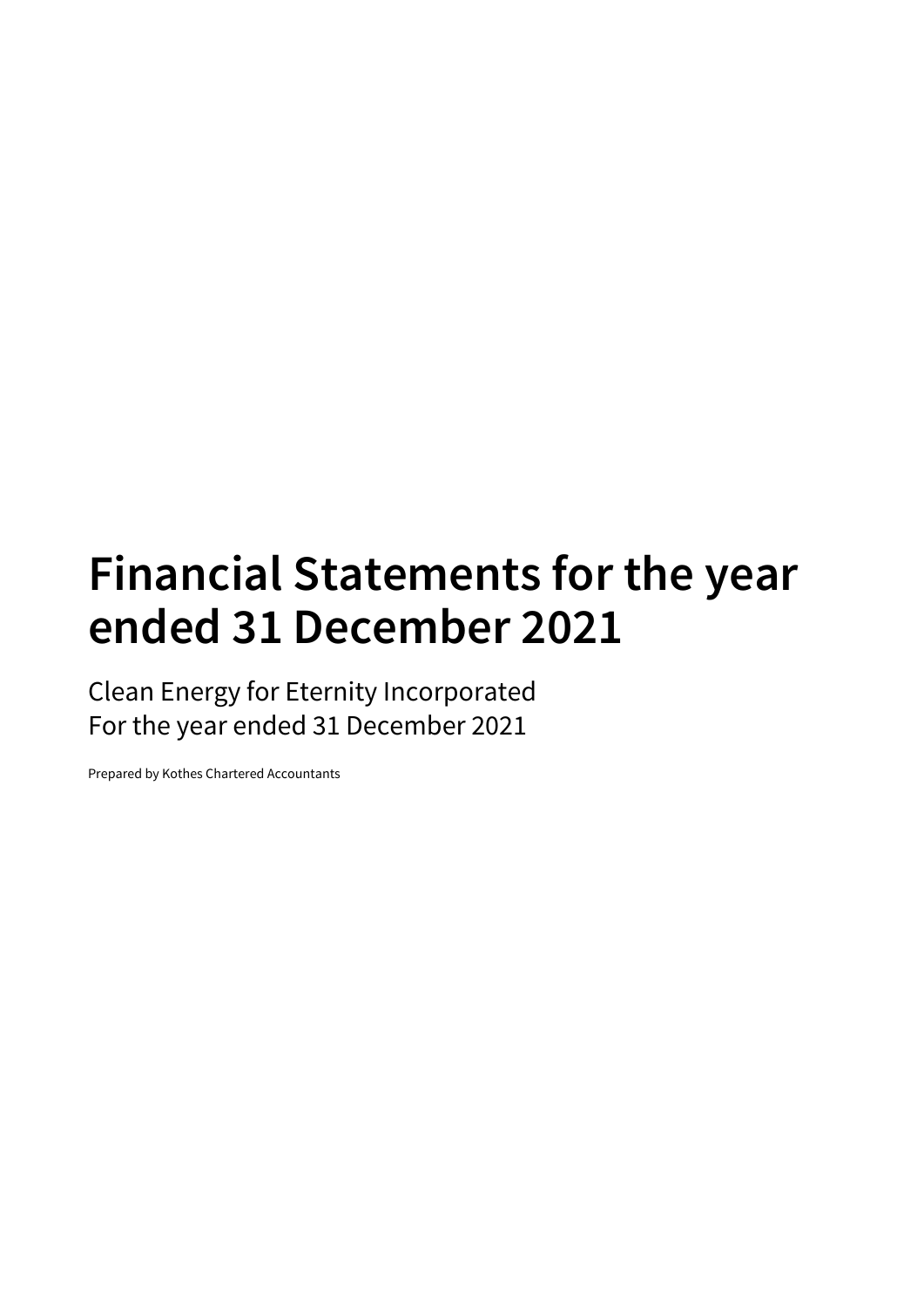## **Income Statement**

## **Clean Energy for Eternity Incorporated For the year ended 31 December 2021**

|                                                 | 2021           | 2020      |
|-------------------------------------------------|----------------|-----------|
| Receipts                                        |                |           |
| Donations                                       | 943.15         | 320.76    |
| <b>Donations</b> - General                      | $\blacksquare$ | 1,800.30  |
| <b>Donations - Solar Panels</b>                 | 17,821.43      | 6,967.76  |
| Interest Income                                 | 1.06           | 0.89      |
| Membership                                      | 850.00         | 890.00    |
| Sales                                           | 5,000.00       | 1,000.00  |
| Tathra Community Solar Farm                     | 5,975.05       | 6,266.02  |
| <b>Total Receipts</b>                           | 30,590.69      | 17,245.73 |
| <b>Total Income</b>                             | 30,590.69      | 17,245.73 |
| Payments                                        |                |           |
| <b>Administration Expenses</b>                  | 80.90          | 1,118.98  |
| Advertising                                     | 163.64         | 467.27    |
| <b>Audit Fees</b>                               | 1,200.00       | 1,200.00  |
| Consulting & Accounting                         | 189.97         |           |
| Entertainment                                   |                | 630.00    |
| <b>Equipment Hire</b>                           | 405.09         |           |
| <b>Filing Fee</b>                               | 88.00          |           |
| Insurance                                       | 759.30         | 759.24    |
| Office Expenses                                 |                | 109.00    |
| PayPal Fees                                     | 16.24          | 16.25     |
| Printing & Stationery                           | 324.91         | 134.00    |
| Solar Installations                             | 13,943.62      | 9,091.23  |
| Solar provision via donation to external entity | 3,587.30       |           |
| Web Site                                        | 3,499.00       | 219.00    |
| <b>Total Payments</b>                           | 24,257.97      | 13,744.97 |
| Net (Deficit) / Surplus for the Year            | 6,332.72       | 3,500.76  |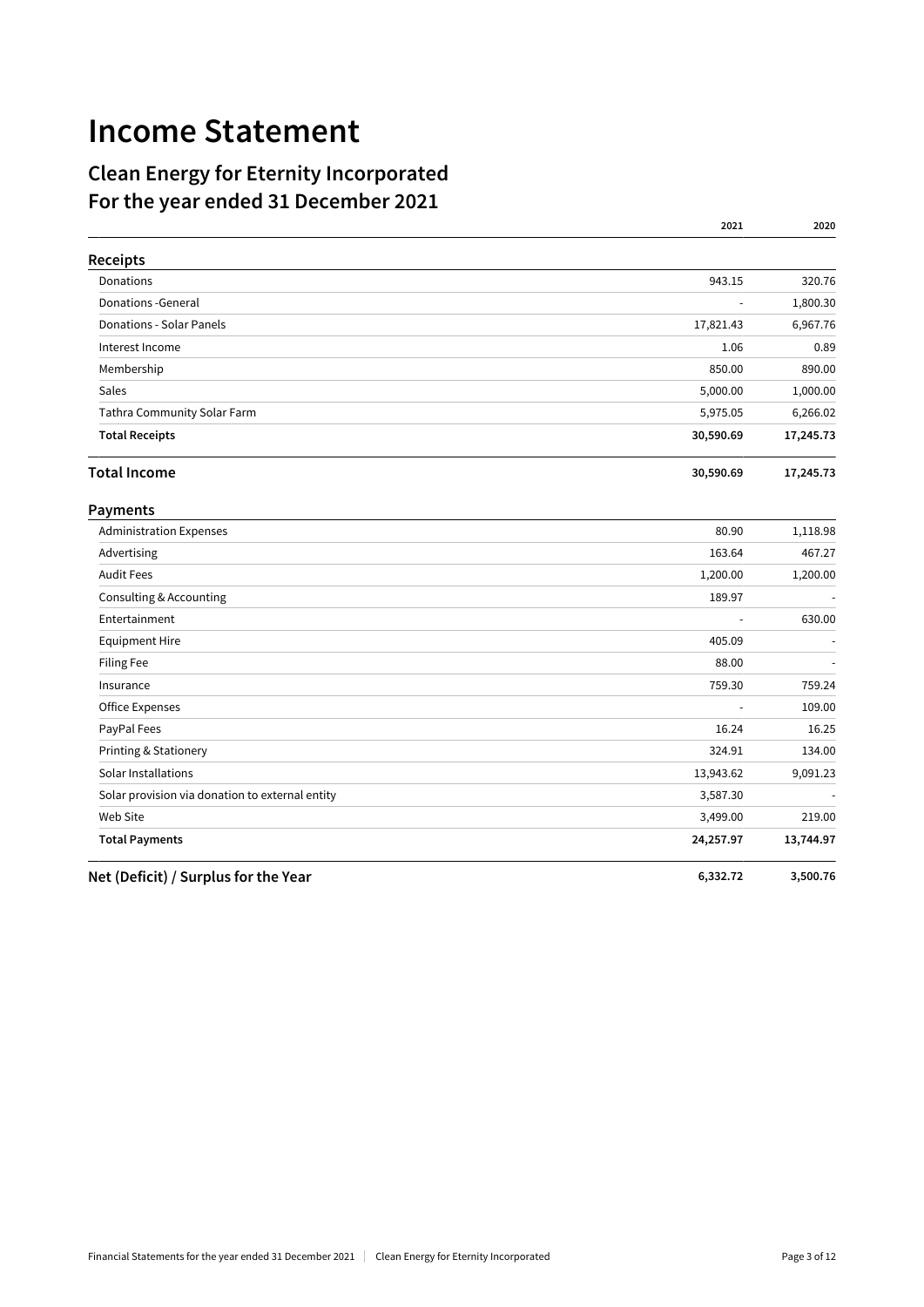## **Balance Sheet**

## **Clean Energy for Eternity Incorporated As at 31 December 2021**

|                                  | 31 DEC 2021 | 31 DEC 2020 |
|----------------------------------|-------------|-------------|
| Assets                           |             |             |
| <b>Current Assets</b>            |             |             |
| <b>Fundraising Account</b>       | 10,540.33   | 6,041.62    |
| <b>OEH Bank Account</b>          | 1,880.61    | 10.61       |
| PayPal Account                   | 268.19      | 334.43      |
| Petty Cash                       | 200.00      | 200.00      |
| <b>Public Fund Account</b>       | 2,717.86    | 2,691.27    |
| Regular Account                  | 1,530.44    | 1,256.34    |
| <b>Total Current Assets</b>      | 17,137.43   | 10,534.27   |
| <b>Total Assets</b>              | 17,137.43   | 10,534.27   |
| <b>Liabilities</b>               |             |             |
| <b>Current Liabilities</b>       |             |             |
| GST                              | 160.73      | (109.71)    |
| <b>Total Current Liabilities</b> | 160.73      | (109.71)    |
| <b>Total Liabilities</b>         | 160.73      | (109.71)    |
| <b>Net Assets</b>                | 16,976.70   | 10,643.98   |
| <b>Equity</b>                    |             |             |
| <b>Retained Earnings</b>         | 16,976.70   | 10,643.98   |
| <b>Total Equity</b>              | 16,976.70   | 10,643.98   |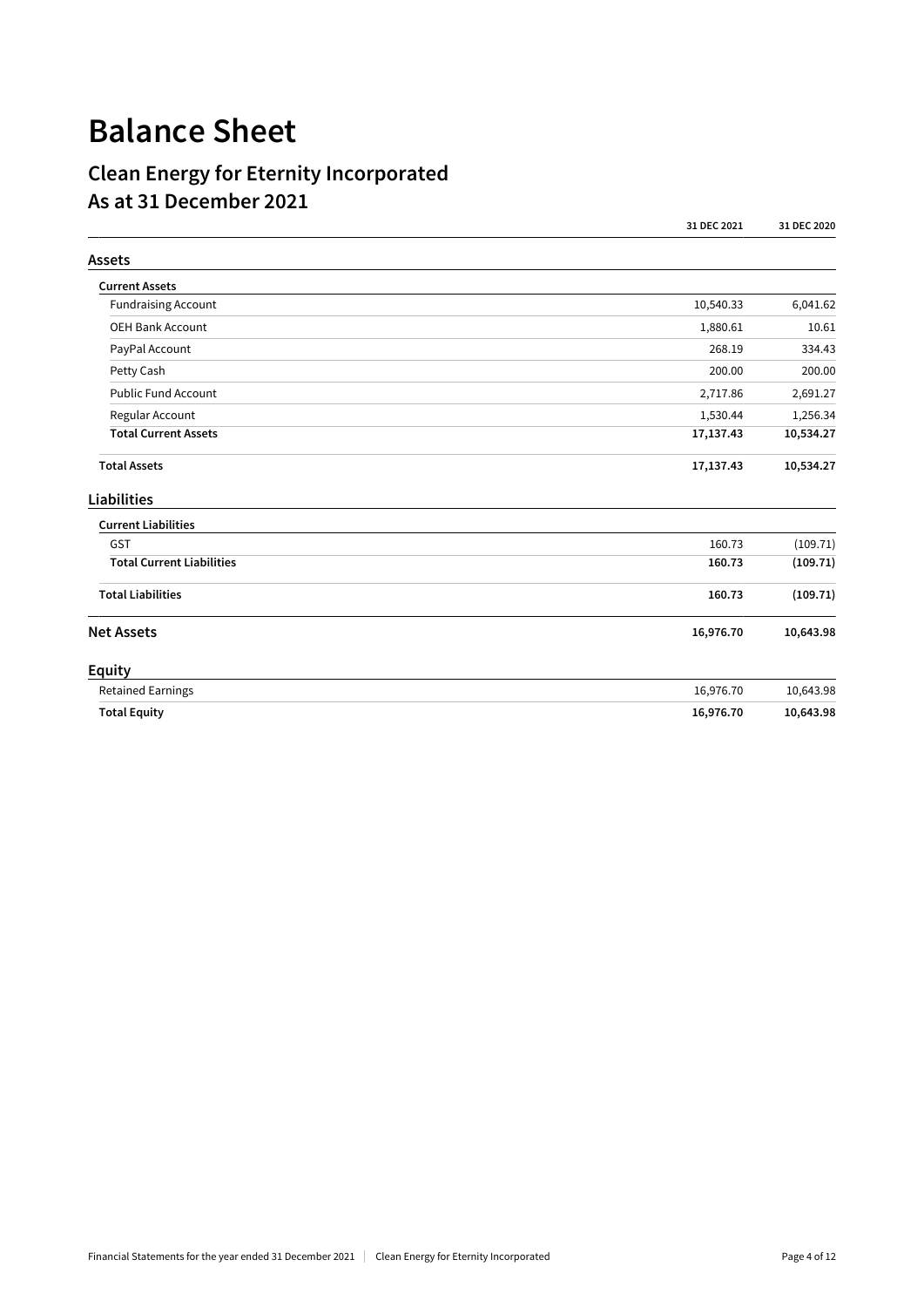## **Movements in Equity**

## **Clean Energy for Eternity Incorporated For the year ended 31 December 2021**

| <b>Equity</b>                 |           |           |  |
|-------------------------------|-----------|-----------|--|
| <b>Accumulated Funds</b>      | 10,643.98 | 7,143.22  |  |
| Operating (Deficit) / Surplus | 6,332.72  | 3,500.76  |  |
| <b>Total Equity</b>           | 16,976.70 | 10,643.98 |  |

**2021 2020**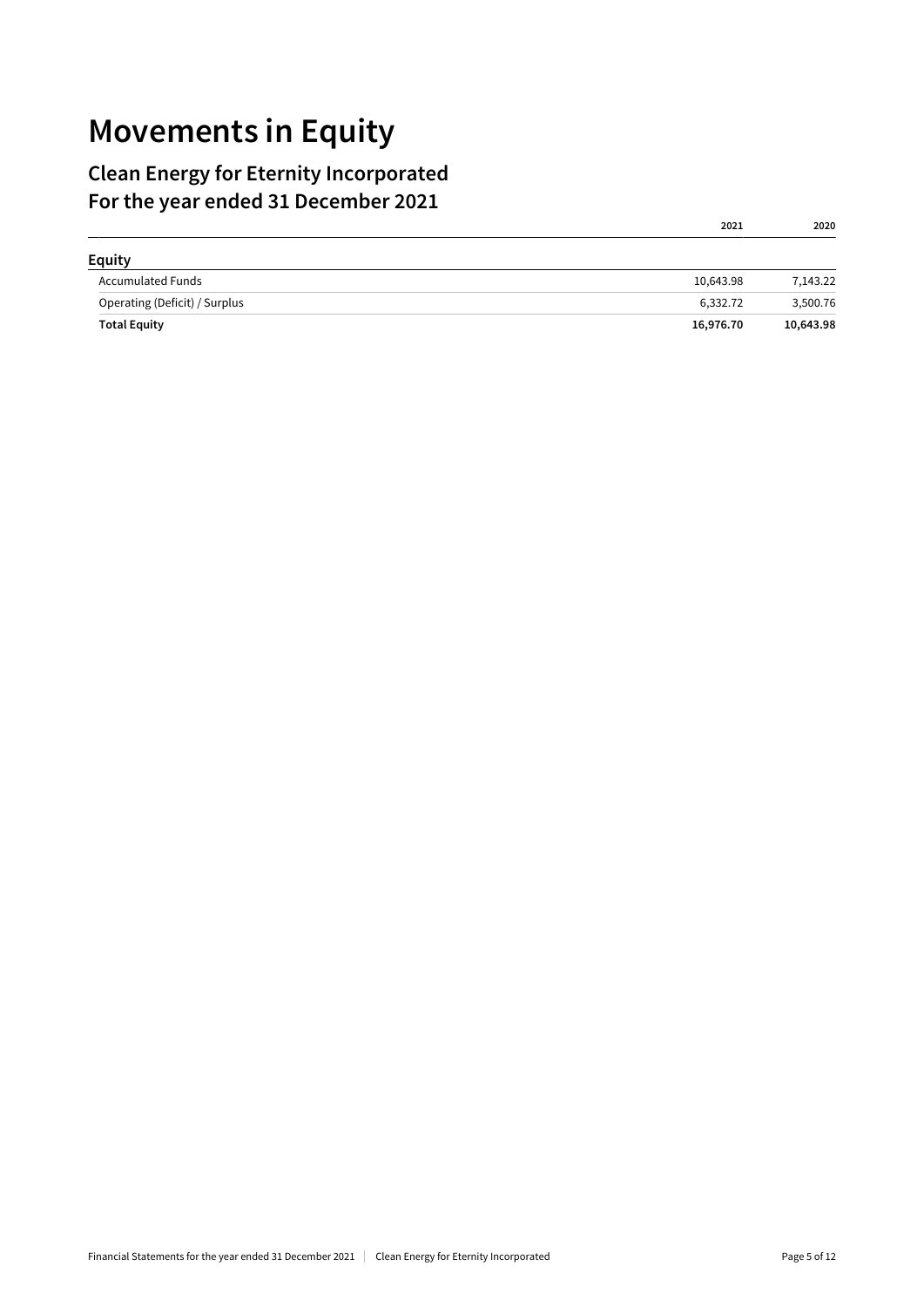## **Notes of the Financial Statements**

## **Clean Energy for Eternity Incorporated For the year ended 31 December 2021**

#### **1. Summary of Significant Accounting Policies**

The Association is incorporated under the *Association Incorporations Act 1984* (NSW), (INC9886417) on the 6 October 2006. The Association is registered with the Australian Business Register – Australian Business Number 39 545 573 281. The Association is registered for Goods &Services Tax purposes on a quarterly basis. This financial report is a special purpose financial report prepared in order to satisfy the financial reporting requirements of the *Australian Charities and Not-for-profits Commission Act 2012*. The committee has determined that the Association is not a reporting entity. The financial report has been prepared on an accruals basis and is based on historic costs and does not take into account changing money values or, except where specifically stated, current valuations of non-current assets.The following material accounting policies, which are consistent with the previous period unless otherwise stated, have been adopted in the preparation of this financial report.

#### **(a) Income Tax**

The association is registered as an income tax exempt charitable entity under subdivision 50-10 of the *Income Tax Assessment Act, 1997*. Consequently, no provision for taxation has been made in the financial statements.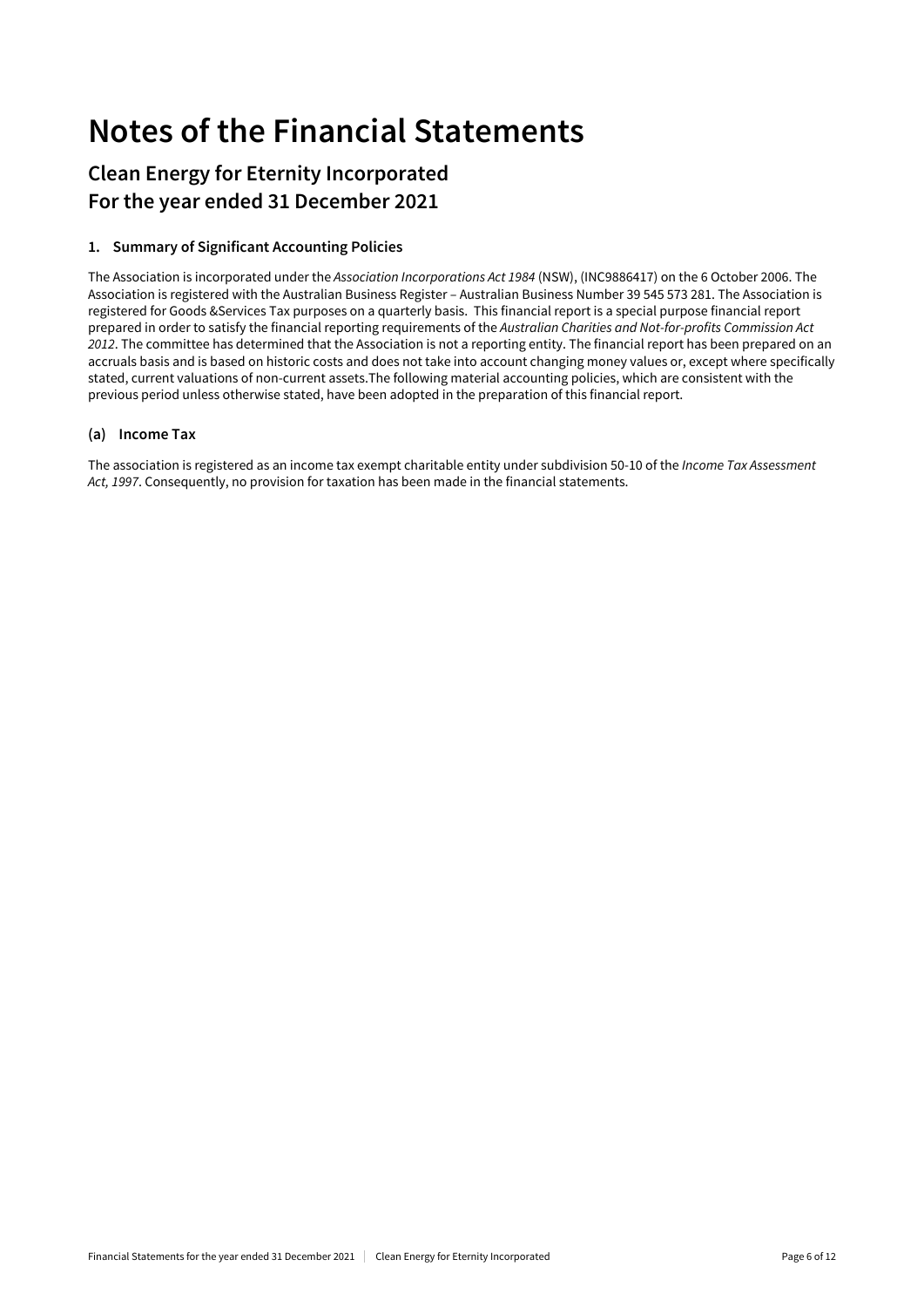

### **Independent Audit Report to the Members of Clean Energy for Eternity Incorporated (non-reporting)**

#### *Report on the Audit of the Financial Report*

#### *Qualified Audit Report*

We have audited the accompanying financial report, being a special purpose financial report, of Clean Energy for Eternity Incorporated (non-reporting) (the association), which comprises the balance sheet as at 31 December 2021, the income statement for the year then ended, a summary of significant accounting policies, other explanatory notes and the statement by members of the committee. In our opinion, except for the effects of the matter described in the *Basis of Qualified Opinion* section of our report, the financial report of the association presents fairly, in all material aspects the financial position of the association as at 31 December 2021 and of its financial performance for the year then ended in accordance with the accounting policies in Note 1 to the financial statements.

We also report that:

- 1. the financial statements show a true and fair view of the financial result of fundraising appeals conducted during the year;
- 2. the accounting and associated records have been properly kept during the year in accordance with the *Australian Charities and Not-for-profits Commission Act 2012* and regulations; and
- 3. money received as a result of fundraising appeals conducted during the year has been properly accounted for and applied in accordance with the *Australian Charities and Not-for-profits Commission Act 2012*, and regulations.

#### *Basis for Qualified Opinion*

As is common for organisations of this type, it is not practicable for the association to maintain an effective system of internal control over all income amounts until their initial entry in the accounting records. Accordingly, our audit in relation to income amounts was limited to amounts recorded.

#### *Basis of Accounting and Restriction on Distribution*

Without modifying our opinion, we draw attention to Note 1 to the financial report, which describes the basis of accounting. The financial report has been prepared to assist the association to meet the requirements of the *Australian Charities and Not-for-profits Commission Act 2012*. As a result, the financial report may not be suitable for another purpose.

#### *Responsibilities of the Committee and Those Charged with Governance*

The Committee is responsible for the preparation and fair presentation of the financial report in accordance with the *Australian Charities and Not-for-profits Commission Act 2012* and for such internal control as the committee determines is necessary to enable the preparation of the financial report is free from material misstatement, whether due to fraud or error. In preparing the financial report, the committee is responsible for assessing the Association's ability to continue as a going concern, disclosing, as applicable, matters related to going concern and using the going concern basis of accounting unless the committee either intends to liquidate the Association or to cease operations, or has no realistic alternative but to do so. Those charged with governance are responsible for overseeing the Association's financial reporting process.

*Page 10*

CHARTERED ACCOUNTANTS

Liability limited by a scheme approved under Professional **Standards Legislation** 



**BEGA MERIMBULA FDFN BOMBALA BERMAGUI** COOMA **JINDABYNE** 

T 02 6491 6491 admin@kothes.com.au 77 Main St, Merimbula NSW 2548 PO Box 285 Merimbula NSW 2548 www.kothes.com.au Kothes Chartered Accountants ABN 36 472 755 795

Independent Regional Member of Walker Wayland Australasia Limited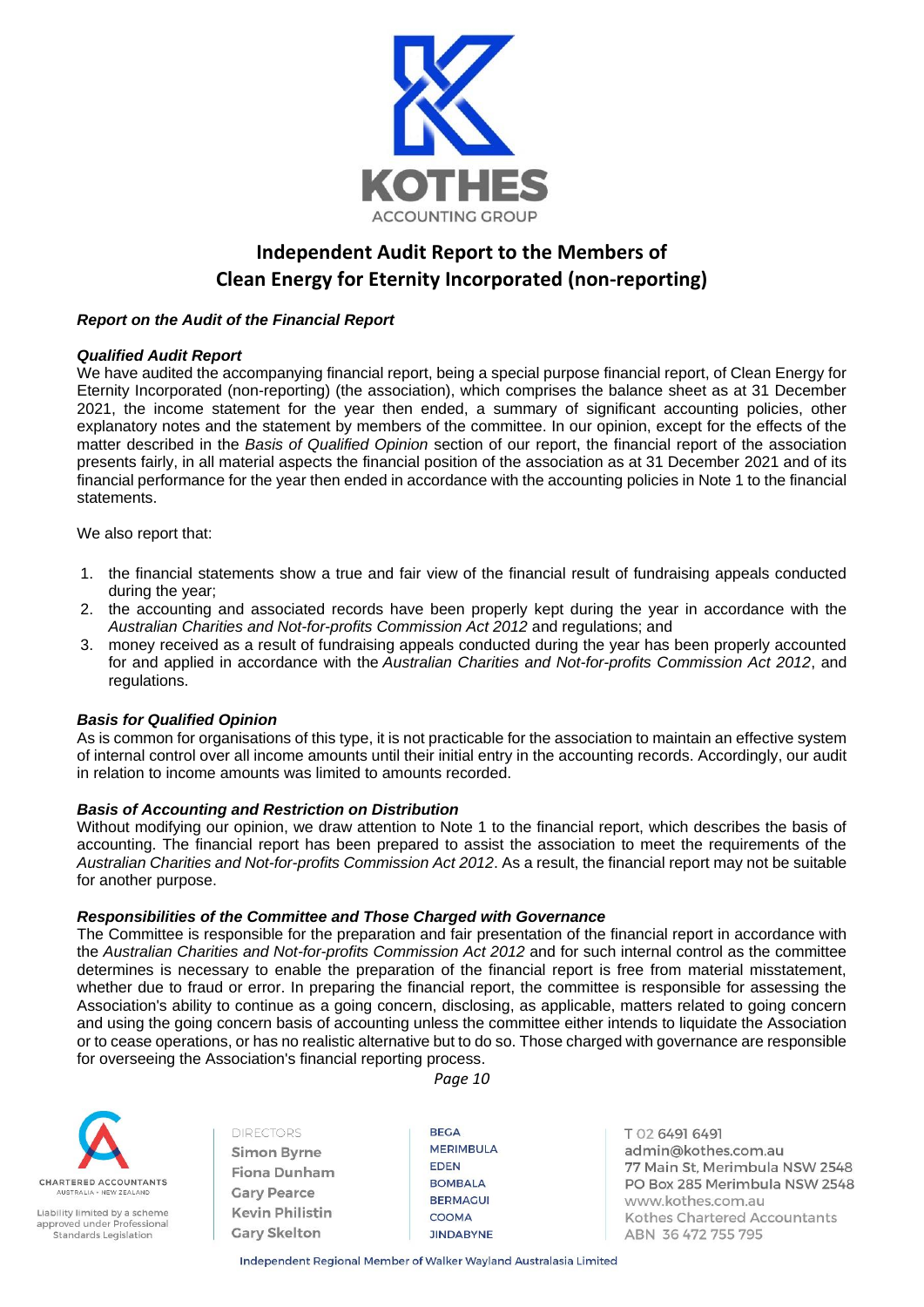

### **Independent Audit Report to the Members of Clean Energy for Eternity Incorporated (Continued)**

#### *Auditor's Responsibilities for the Audit of the Financial Report*

Our objectives are to obtain reasonable assurance about whether the financial report as a whole is free from material misstatement, whether due to fraud or error, and to issue an auditor's report that includes our opinion. Reasonable assurance is a high level of assurance, but is not a guarantee that an audit conducted in accordance with the Australian Auditing Standards will always detect a material misstatement when it exists. Misstatements can arise from fraud or error and are considered material if, individually or in the aggregate, they could reasonably be expected to influence the economic decisions of users taken on the basis of this financial report.

As part of an audit in accordance with the Australian Auditing Standards, we exercise professional judgement and maintain professional scepticism throughout the audit. We also:

- Identify and assess the risks of material misstatement of the financial report, whether due to fraud or error, design and perform audit procedures responsive to those risks, and obtain audit evidence that is sufficient and appropriate to provide a basis for our opinion. The risk of not detecting a material misstatement resulting from fraud is higher than for one resulting from error, as fraud may involve collusion, forgery, intentional omissions, misrepresentations, or the override of internal control.
- Obtain an understanding of internal control relevant to the audit in order to design audit procedures that are appropriate in the circumstances, but not for the purpose of expressing an opinion on the effectiveness of the Association's internal control.
- Evaluate the appropriateness of accounting policies used and the reasonableness of accounting estimates and related disclosures made by the committee.
- Conclude on the appropriateness of the management's use of the going concern basis of accounting and, based on the audit evidence obtained, whether a material uncertainty exists related to events or conditions that may cast significant doubt on the Association's ability to continue as a going concern. If we conclude that a material uncertainty exists, we are required to draw attention in our auditor's report to the related disclosures in the financial reporter, if such disclosures are inadequate, to modify our opinion. Our conclusions are based on the audit evidence obtained up to the date of our auditor's report. However, future events or conditions may cause the Association to cease to continue as a going concern.
- Evaluate the overall presentation, structure and content of the financial report, including the disclosures, and whether the financial report represents the underlying transactions and events in a manner that achieves fair presentation.

We communicate with the committee regarding, among other matters, the planned scope and timing of the audit and significant audit findings, including any significant deficiencies in internal control that we identify during our audit. We also provide the management with a statement that we have complied with relevant ethical requirements regarding independence, and to communicate with them all relationships and other matters that may reasonably be thought to bear on our independence, and where applicable, related safeguards.

#### **KOTHES Chartered Accountants**

 $SIMON BYRNE$ 

Partner 16 February 2022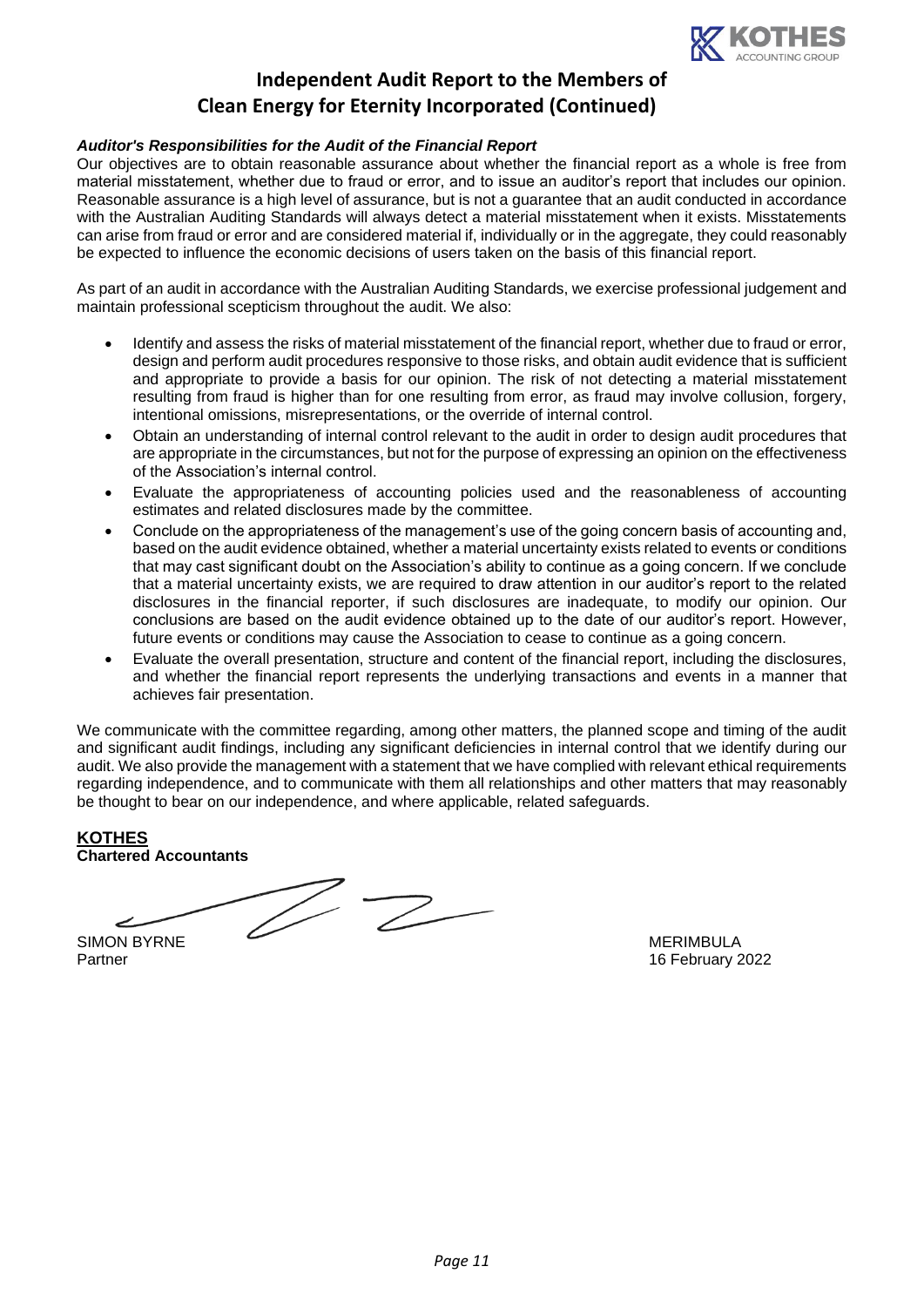

### **CLEAN ENERGY FOR ETERNITY INC ABN 39 545 573 281**

### **ANNUAL GENERAL MEETING 22 MARCH 2020, Tathra RFS 5.30 pm**

**PRESENT-** Prue Kelly, Matthew Nott (via Zoom), Murray McDonald, Warren Yates, Don McFee, Keryn Sheard

The meeting was chaired by Warren Yates who welcomed members present.

**APOLOGIES-** David Neyle, Bill Southwood, David Howard, Derek Povel

**CONFIRMATION OF THE MINUTES FROM THE LAST AGM-**Accepted unanimously.

#### **BUSINESS ARISING-**

TCSF MOU has been extended to 2025 – referred to in Secreary's report.

The President gave a verbal report. CEFE's focus this past year had been on equipping RFS sheds with solar + batteries to ensure they were able to continue to operate when grid power was interrupted. Local music festivals organised by CEFE in collaboration with local community organisations had been shown to be an effective way of raising the necessary funds, The Eternity festival last November in Tathra and the Wyndham festival held last weekend have both been a big success despite bad weather. Our aspiration is to start a movement that will see ever RFS shed in NSW with a solar + battery installation

#### **SECRETARY'S REPORT**

#### See attached report

**NORTHERN BEACHES CHAPTER REPORT-**The Northern Beaches Chapter met regularly via Zoom throughout 2020. We have 6 core members. At our first face to face meeting held in February we had 10 to hears a proposal from the founder of ENOSI to encourage us to form a Northern Beaches electricity buying group that could negotiate to get 100% green power at a cheaper rate than conventional power through the retailer Energy Locals and exploiting the ENOSI technology. The group analysed the offer and felt it had future potential but decided not to get involved as we felt it would be challenging to get the required number of signups given the downside if having to change retailers and being locked in to Energy Locals. The group is watching with interest a scheme being developed in Nowra which will link local consumers with renewable energy produced by a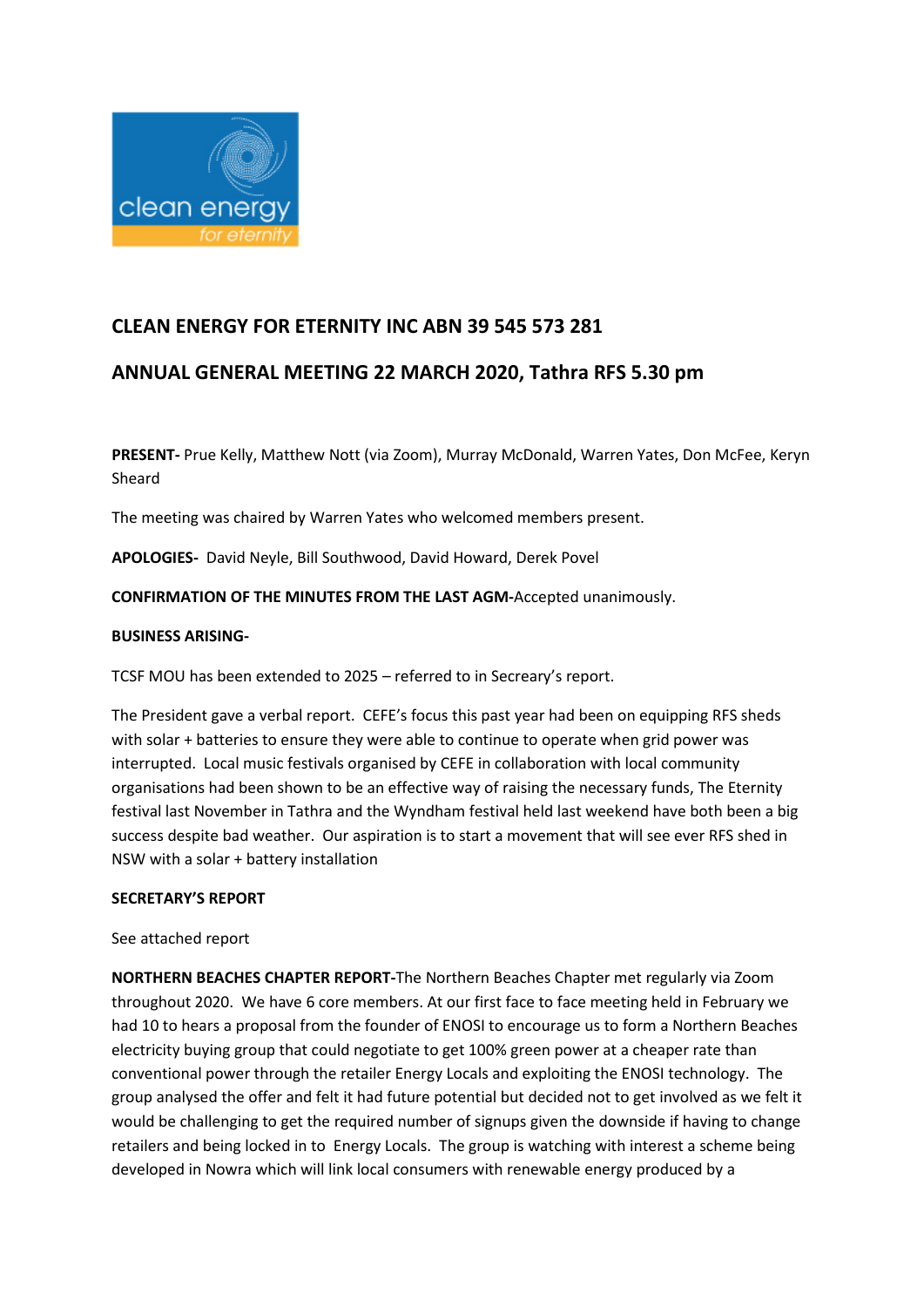consortium of dairy farms using the community retailer Enova. We are also monitoring the Ausgrid community battery trial in our area. Our major project this year is to encourage the licensed clubs in our area to get solar installations, either capex or via ClearSky community funding . One of our members is an architect who is offering to design solar elegant canopies over car parks and outdoor entertaining areas using double sided panels interleaved with glass. We have an ongoing commitment to run ClearSky Solar Investments which was founded by CEFE in 2013. ClearSky provides community finance for solar installations. Total investment is now \$12 million with 8 MW of installed capacity over 45 sites across Australia.

#### **BERMAGUI CHAPTER REPORT**

See attached report

#### **TREASURERS REPORT AND FINANCIAL STATEMENTS-**

The treasurer tabled the audited financial reports as approved by the Committee. Motion that the reports be approved and adopted. Moved Don McNeil seconded Keryn Sheard

#### **ELECTION OF OFFICE BEARERS-**

There was only one nomination received for each office bearer position, Treasurer-Warren Yates, Secretary-Prue Kelly and President- Matthew Nott. They were unanimously endorsed by all present.

#### **OTHER BUSINESS**

-PUBLIC FUND COMMITTEE Warren Yates moved to retain the existing committee, seconded by David Howard

-SOLAR PV FUNDING COMMITTEE Member to remain the same, moved by Warren Yates seconded by Derek Povell

-SUMMARY OF FINANCIAL AFFAIRS to send of the Summary to the Department of Fair Trading, moved by Warren Yates seconded by Pete Gorton

Don McNeil moved a vote of thanks to the executive, congratulating them on what had been achieved over the past year. Seconded Keryn Sheard

The meeting concluded at 6.30 pm

Signed as a true record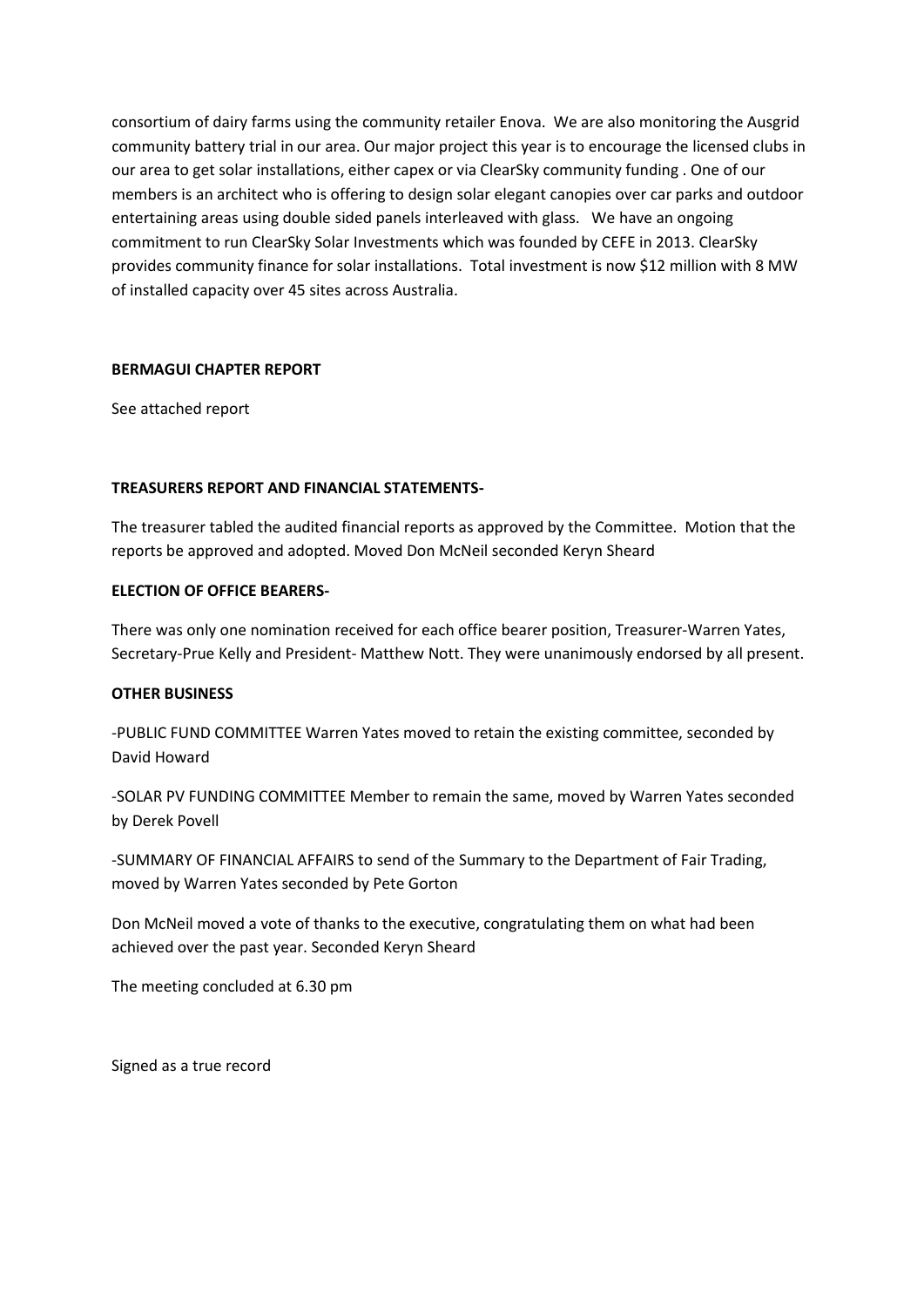

#### **SECRETARY'S REPORT March 22, 2021**

It is exactly six years since the launch of the Tathra Community Solar Farm and establishment of the Memorandum of Understanding with our joint venture partner, Bega Valley Shire Council. Our harmonious and productive relationship with Council and our many supporters has continued and net proceeds from TCSF have enabled Clean Energy for Eternity Inc to fund many solar installations on public buildings in the Bega Valley. In June 2020 we renewed this MoU effective July 1, 2020 to June 30, 2025 with the added clause that net proceeds from any solar installation on public buildings (eg RFS Sheds) be paid to CEFE's Public Fund for redistribution to the relevant public building. This is a first in any NSW Local Government Area.

Despite the devastating 2020 bushfires which swept through our Shire on their way north and COVID-19 pandemic lockdowns, we have focussed on providing solar panels for three NSW Rural Fire Sheds since June 2020 – Quaama and Kiah completed and now with Rocky Hall happening next month. We have fundraised via the inaugural Tathra *ETERNITY* Festival on November 22, 2020 (5 Bands 5 Hours 5 Bucks!), the brainchild of CEFE President Matthew Nott and which we created in just six weeks. A special thank you for their hard work and the enormous support we received from the Tathra AFL Club, Tathra Cricket Club and Lawrence Park Committee – specifically Cymmon Parker, Shannon Grass and Daniel Ryan, and of course the community.

We also investigated expanding the TCSF – filling in the IMAGINE letters. While this was not feasible, Matthew advised in June that CEFE had succeeded in more than doubling the size of the original IMAGINE solar farm with installations on the Tathra Primary School, the Tathra AFL Club at Lawrence Park, the Kalaru Amenities Block and Quaama RFS Shed.

In September CEFE joined in NSW Science Week with a well-attended event at Tathra Pub and we have booked to participate again this year. Thanks to Doug Reckord for his unfailing great organisation and support.

CEFE Inc is a member of the Bega Tathra Safe Ride Committee and during the year donated \$500 for solar lighting at the memorial site on the outskirts. Again, congratulations to Doug and his very hardworking Committee on completion of the Tathra-Kalaru section of the bike path. CEFE Inc is also a member of the Evans Park (Kalaru) Management Committee to give ongoing support where possible.